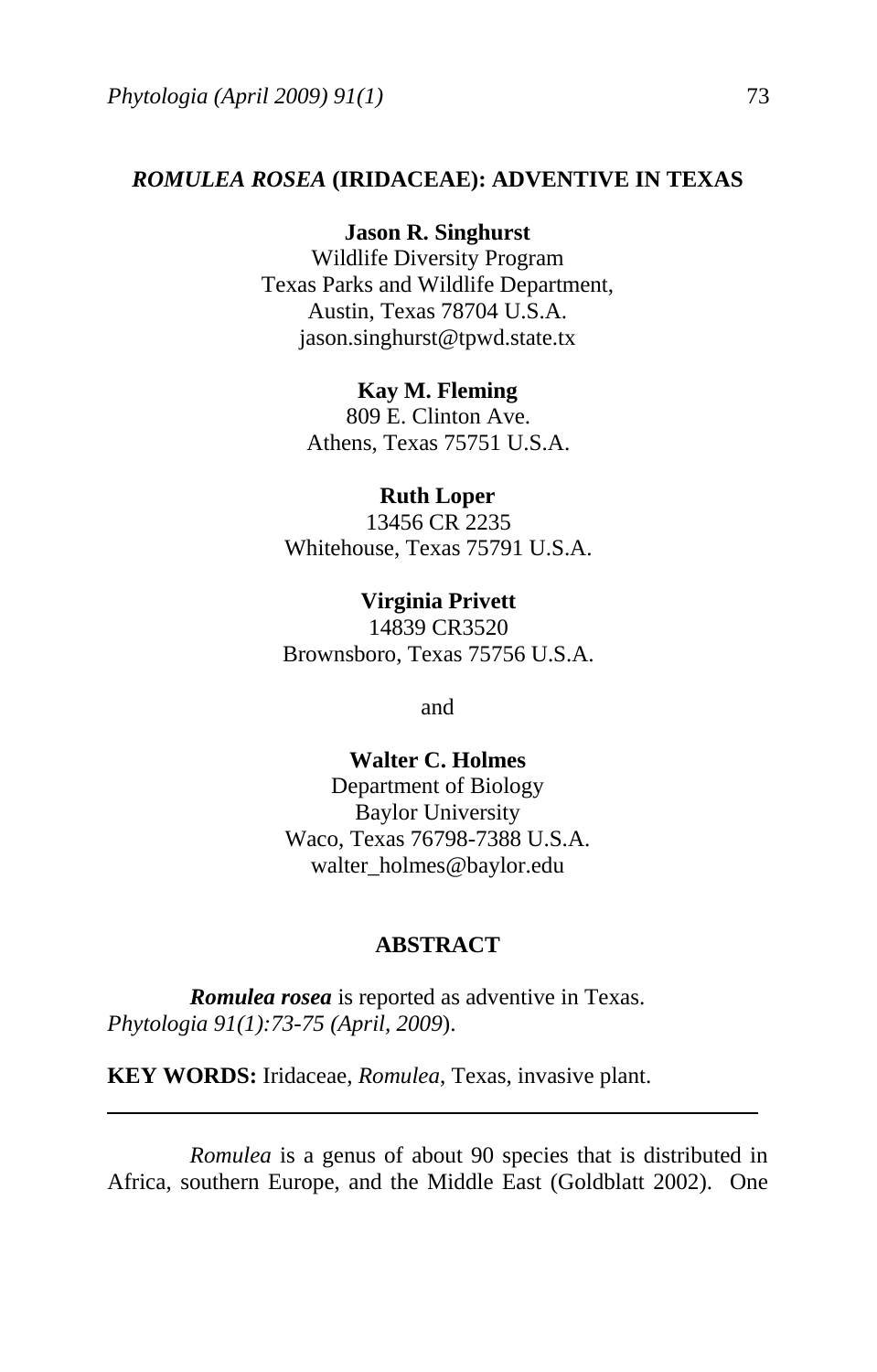species, *R. rosea*, the sand crocus, a native of South Africa, is naturalized in Europe, the British Isles, [Australia](http://www.rbg.vic.gov.au/cgi-bin/avhpublic/avh.cgi?genus=Romulea&species=rosea&Canberra=on&Darwin=on&Tasmania=on&South%20Australia=on&New%20South%20Wales=on&Victoria=on&Western%20Australia=on&Queensland=on&layer1=terrain&layer4=states&layer6=lat/long%20grid), New Zealand and in several coastal counties of California (The Nature Conservancy 2005). Based upon the specimens cited below, this species may now be reported as adventive in Texas.

## *Romulea rosea* **(L.) Eckl.** (Iridaceae).

**Voucher specimens: TEXAS. Henderson Co.:** West side of County Road 3520, ca. 200 yards south of the junction of County Road 3520 and FM 2339**,** 24 Mar 2005, *Fleming 1211* (BAYLU); West side of County Road 3520, ca. 200 yards south of the junction of County Road 3520 and FM 2339**,** 25 Mar 2005, *Fleming 1212* (BAYLU).

 In 2005, the population consisted of approximately twenty individuals scattered over about one-half hectare under closed, undisturbed forest canopy dominated by *Pinus taeda*, *Liquidambar styraciflua*, *Quercus* spp., and *Carya* sp. In March 2008, the population was estimated to be "at least 100 plants over a larger area" (Fleming, pers. obs.).

 Five varieties of *Romulea rosea* are recognized by de Vos (1972). The specimens reported here correspond to variety *R*. *australis* (Ewart) M. P. de Vos. Goldblatt (2002) mentions that this variety has become a common weed of lawns, pathways, and roadsides in Australia, where it is a pest. He further mentions that, to date, this situation does not seem to be the case for the parts of California where the species occurs. While at present there is no evidence of the species becoming a pest in Texas, its invasive nature in Australia justifies that its presence in the state be closely monitored.

*Romulea rosea* exhibits a pattern of spread that is similar to several other species reported as adventive in Texas. These species were initially reported as adventive to California (or the west coast), then later discovered in eastern Texas. However, the source of the plants adventive in Texas is unknown. Plants with this pattern of distribution include *Bellardia trixago* (L.) All. (Scrophulariaceae) (Lipscomb & Ajilvsgi 1982, Do et al. 1996), *Centaurium muhlenbergii* (Griseb.) Piper (Gentianaceae) (Holmes & Wivagg 1996), and *Parentucellia viscosa* (L.) Caruel (Scrophulariaceae) where it appears